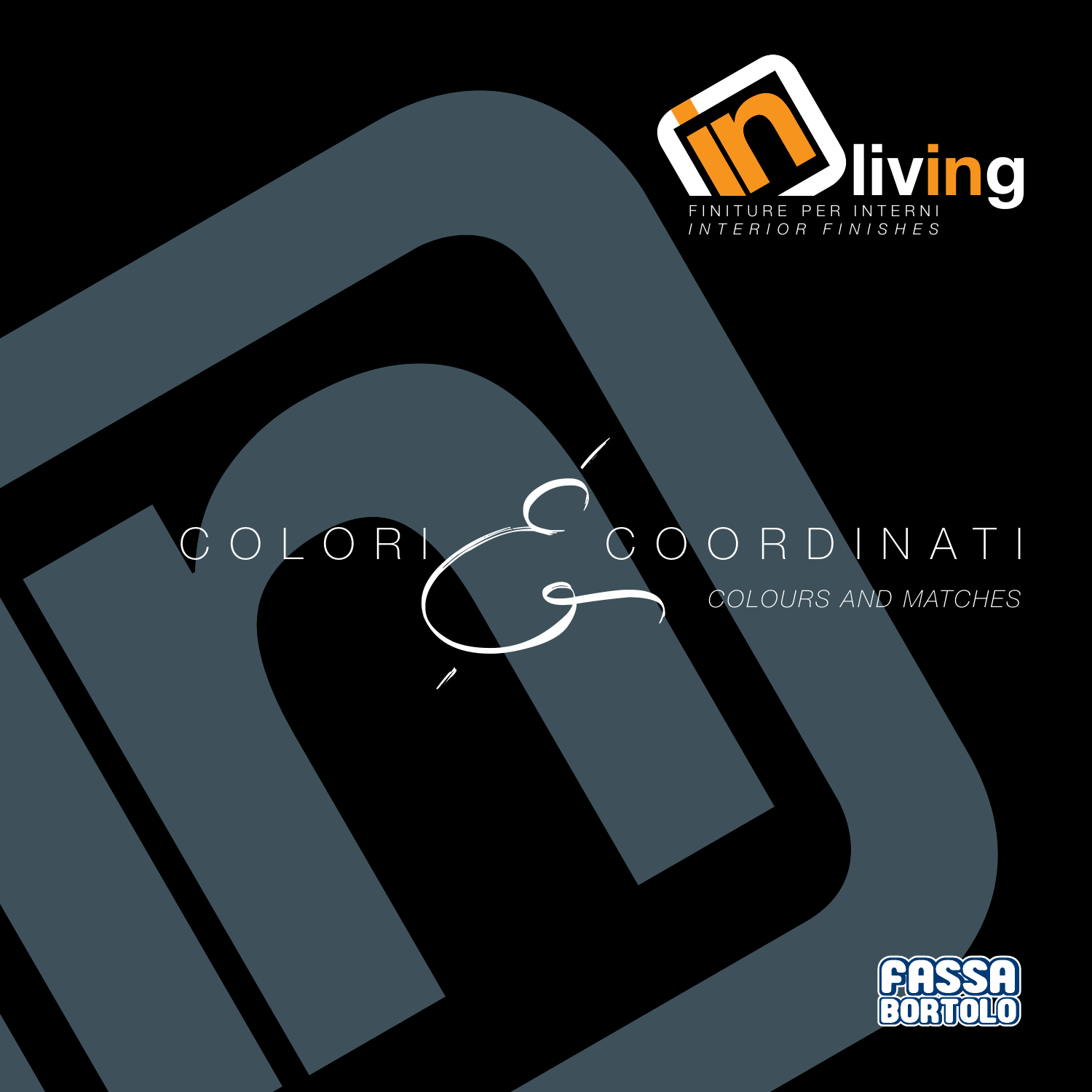Negli spazi abitativi interni il colore acquisisce valori che vanno ben oltre l'aspetto estetico in quanto, pur coinvolgendo in primo luogo l'arredo, arriva ad influenzare il benessere psicofisico stesso delle persone.

Il colore è soprattutto emozione - e in un soggiorno, in una camera da letto o in qualsiasi altro ambiente - è la cosa che più di ogni altra può offrirci le sensazioni che desideriamo provare quando ci troviamo in quel determinato ambiente.

Ancora di più quando parliamo del colore delle superfici murali le quali, non fosse altro che per la loro dimensione, risultano essere l'elemento preponderante in ogni tipo di locale.

Per queste ragioni Fassa Bortolo ha creato **in-living**, un progetto dedicato specificamente al colore ed alle finiture da interno che si avvale anche del contributo di specialisti del settore quali architetti, interior designers, arredatori.

**in-living** è una selezione di tinte - estratte dai quasi 2.000 colori realizzabili con il sistema tintometrico ColorLife Fassa Bortolo - che nel pieno rispetto del concetto "colore = emozione = sensibilità individuale" propone suggestioni e armonie cromatiche fra le quali trovare quelle in cui ognuno può riconoscersi.

In piena libertà, oltre ogni stile d'arredo.

*The importance of colour in our homes goes well beyond mere appearance. Colour has a direct effect on the home environment, and determines the psychological and physical wellbeing of the entire family.*

*Colour has a great emotional power. In a lounge, bedroom or any other room in the home, colour, above all else, is what offers us the sensations we desire when we find ourselves in that room.* 

*This is particularly true when the colours concerned are those of the walls since, if only for their large dimensions, the walls are the most striking element in any room.*

*This is why Fassa Bortolo has created in-living, a project specially dedicated to colour and interior finishes, using contributions from specialists like architects, interior designers and home decorators.*

*in-living offers a wide selection of tints, extracted from almost 2,000 that can be reproduced using Fassa Bortolo's ColorLife tinting system. In keeping with the concept that "colour = emotion = personal wellbeing", in-living offers a wide range of suggestions and colour matches. You can be sure of finding the right one for you.* 



*In complete freedom, with no restrictions of style.* 

**N.B.** I colori qui rappresentati hanno valore indicativo in quanto sono stati realizzati con procedimento tipografico. Per scelte definitive verificare ogni tinta con una campionatura reale. **N.B.** The colours illustrated here are purely indicative since they are the result of a printing process. Before making your final choice check the selected colour with a real sample.

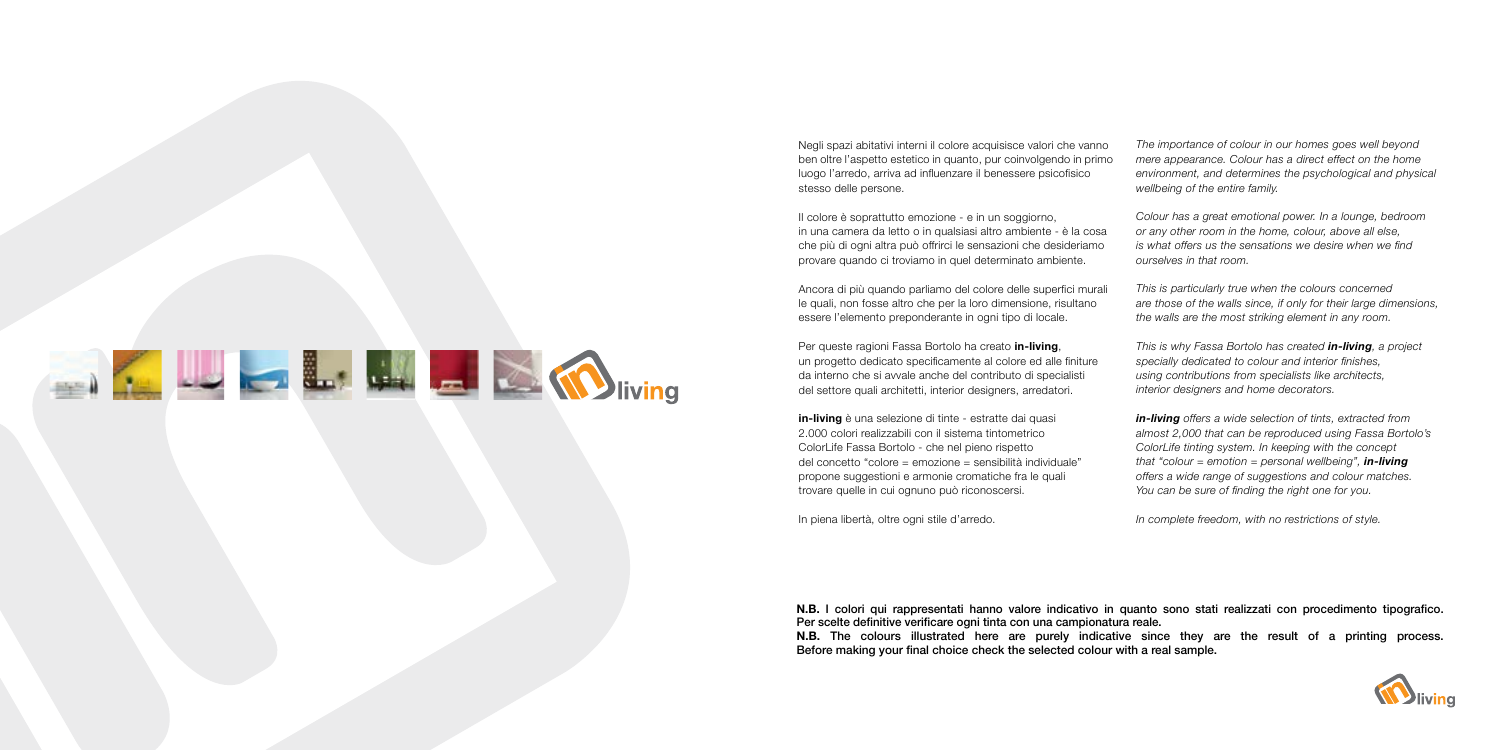

I colori qui rappresentati hanno valore indicativo in quanto sono stati realizzati con procedimento tipografico. Per scelte definitive verificare ogni tinta con una campionatura reale. The colours illustrated here are purely indicative since they are the result of a printing process. Before making your final choice check the selected colour with a real sample. ㅎ final മ് llt of a p ு  $\geq$  $\frac{5}{2}$  $rac{1}{2}$ I colori qui ra<br>The colours il



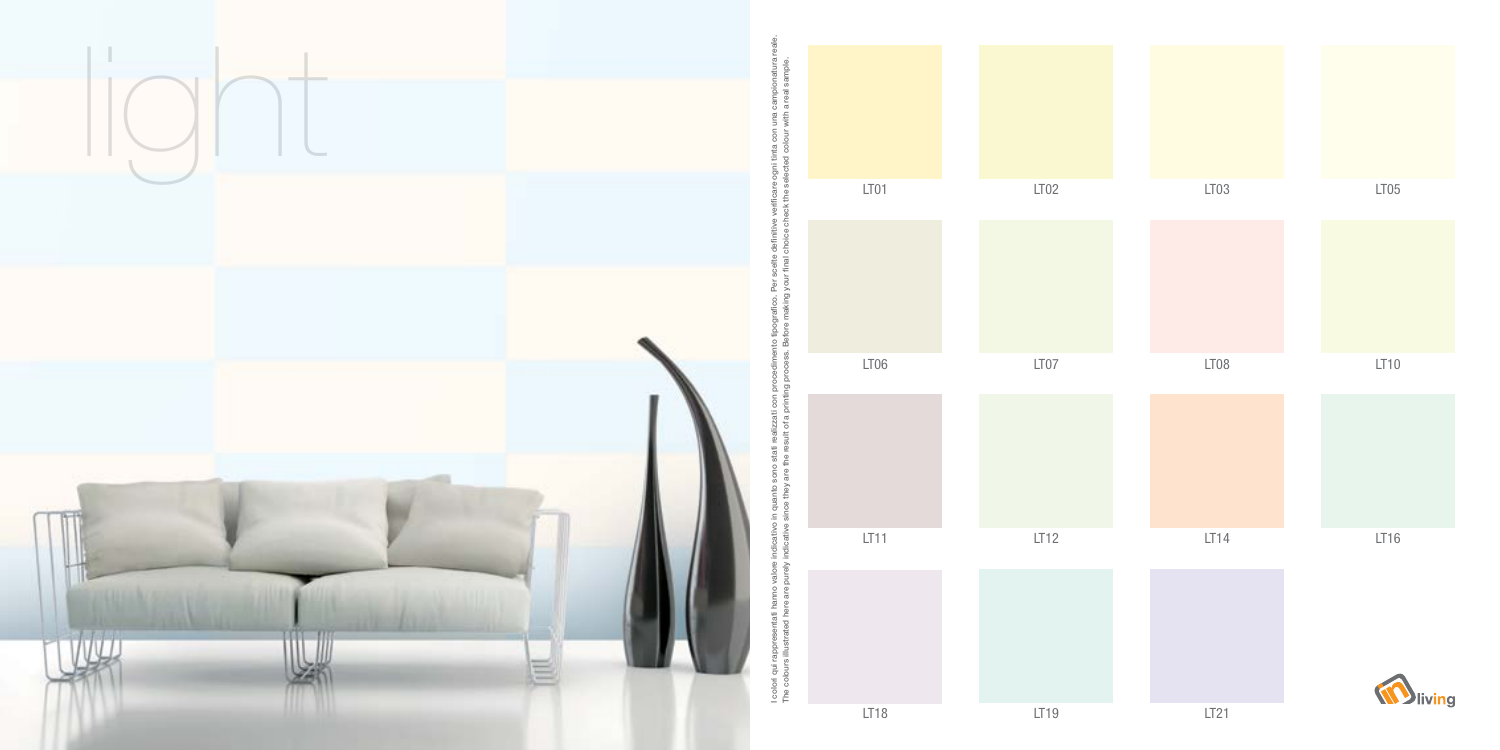





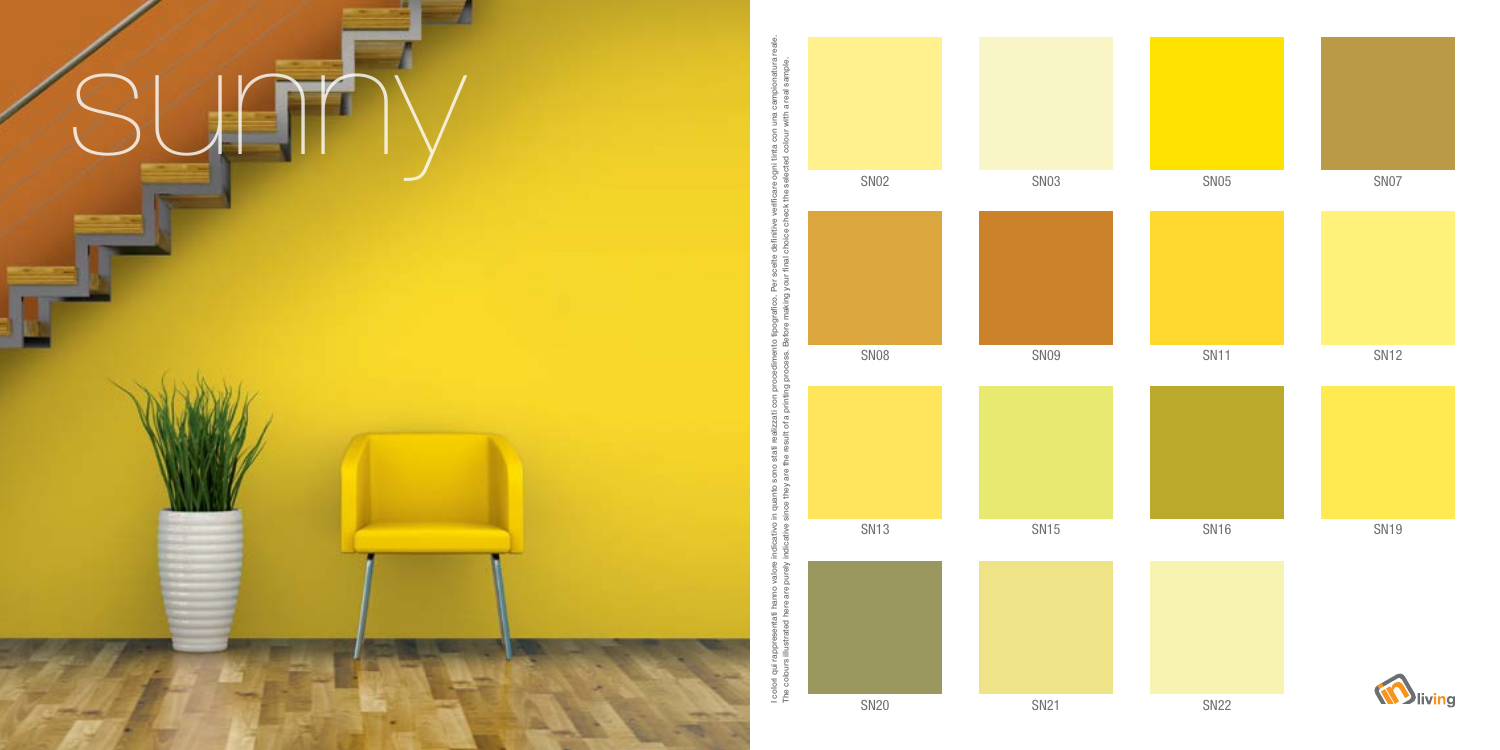

I colori qui rappresentati hanno valore indicativo in quanto sono stati realizzati con procedimento tipografico. Per scelte definitive verificare ogni tinta con una campionatura reale. The colours illustrated here are purely indicative since they are the result of a printing process. Before making your final choice check the selected colour with a real sample.등 final ာ့ ੋ മ് פו realizzati c<br>sult of a pr ⅇ  $\frac{1}{2}$ ane they ි ு  $\tilde{\pi}$ η 등 ∶≣ quira<br>ours I colori d<br>The cold



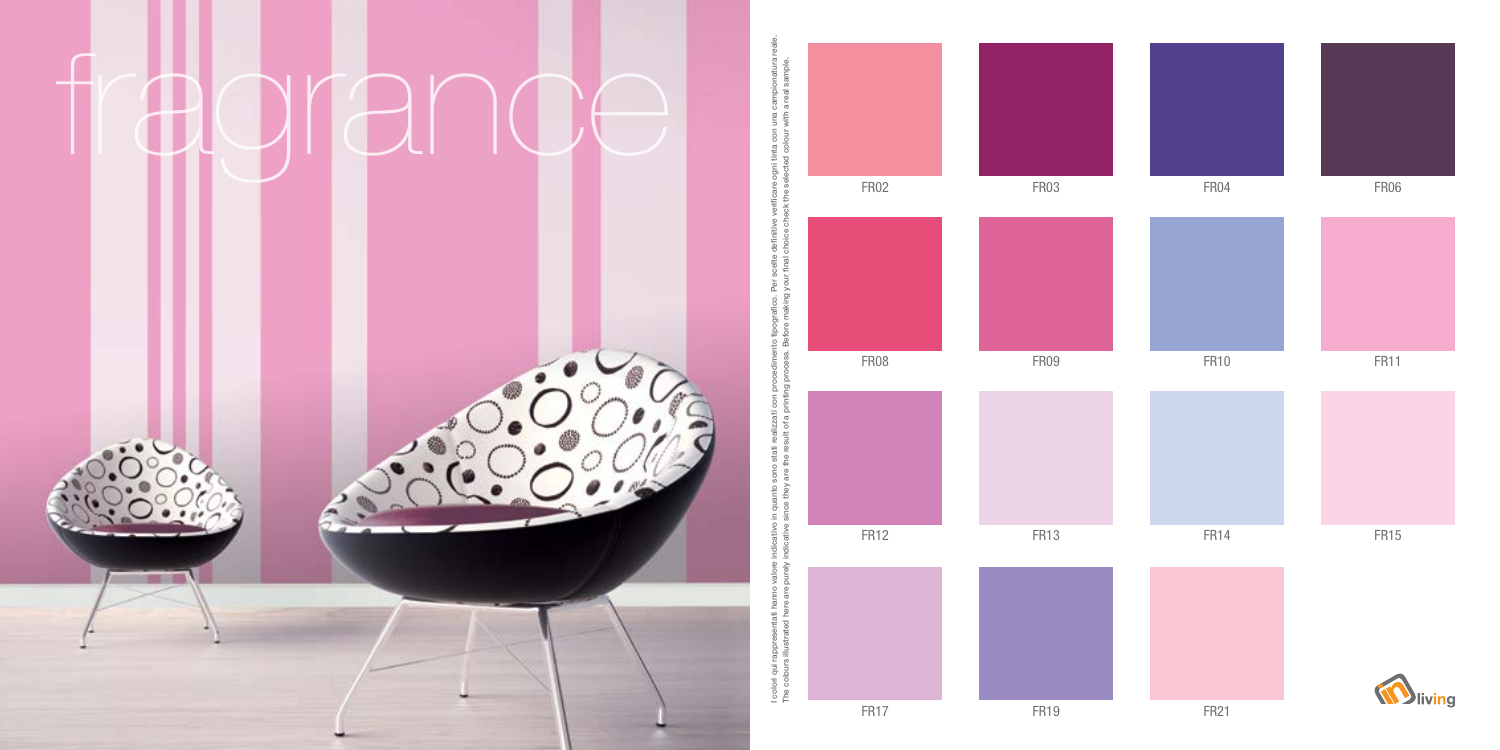



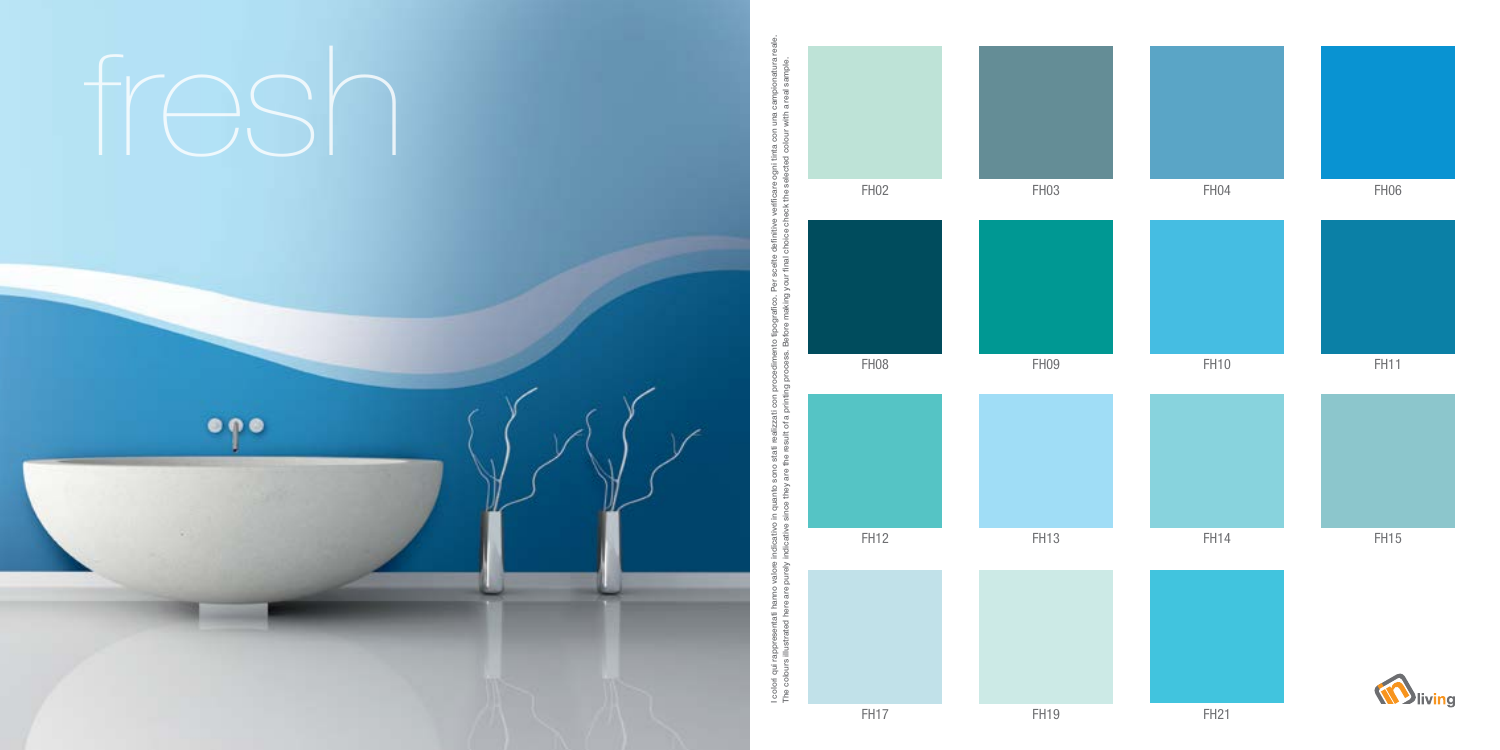

I colori qui rappresentati hanno valore indicativo in quanto sono stati realizzati con procedimento tipografico. Per scelte definitive verificare ogni tinta con una campionatura reale. n una campionatura<br>· with a real sample. The colours illustrated here are purely indicative since they are the result of a printing process. Before making your final choice check the selected colour with a real sample. $\equiv$ i tinta c<br>ed colo definitiv<br>choice your final nto tipografico. F<br>Before making y 요 의 ealizzati co<br>sult of a prii  $\frac{3}{4}$ they  $\frac{e}{\sigma} \geq$ 를 훈 colori qui rappresentati hanno<br>The colours illustrated here are





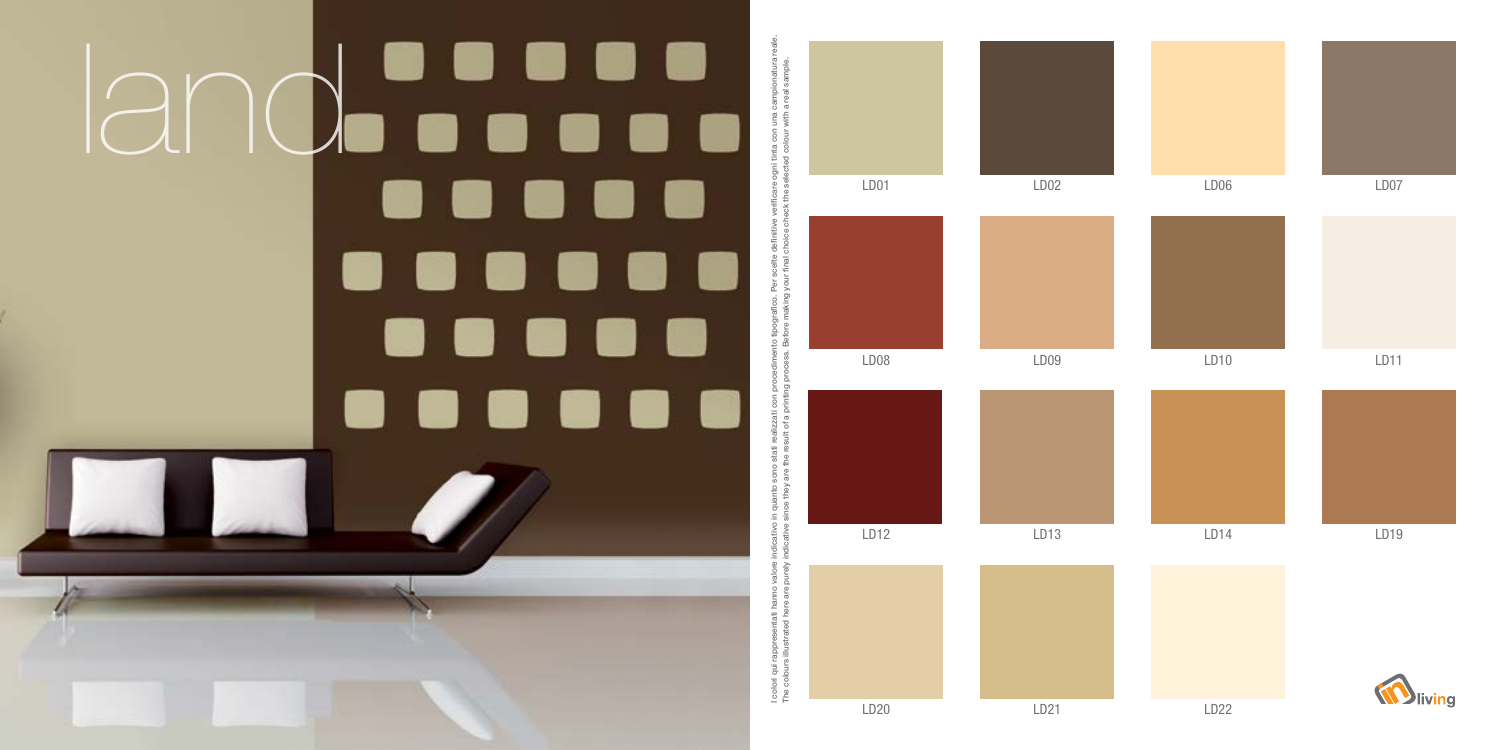

I colori qui rappresentati hanno valore indicativo in quanto sono stati realizzati con procedimento tipografico. Per scelte definitive verificare ogni tinta con una campionatura reale. The colours illustrated here are purely indicative since they are the result of a printing process. Before making your final choice check the selected colour with a real sample. a real: una<br>vith iБ ogni tinta c<br>lected colo the  $\frac{1}{\sqrt{2}}$ : ㅎ nto tipografico. Per scelte definiti<br>Before making your final choice ့် စွာ ealizzati c<br>ult of a pr the the<sub>)</sub> po. - a  $\frac{1}{2}$  $rac{6}{5}$ 등 I colori qui rappres<br>The colours illustra



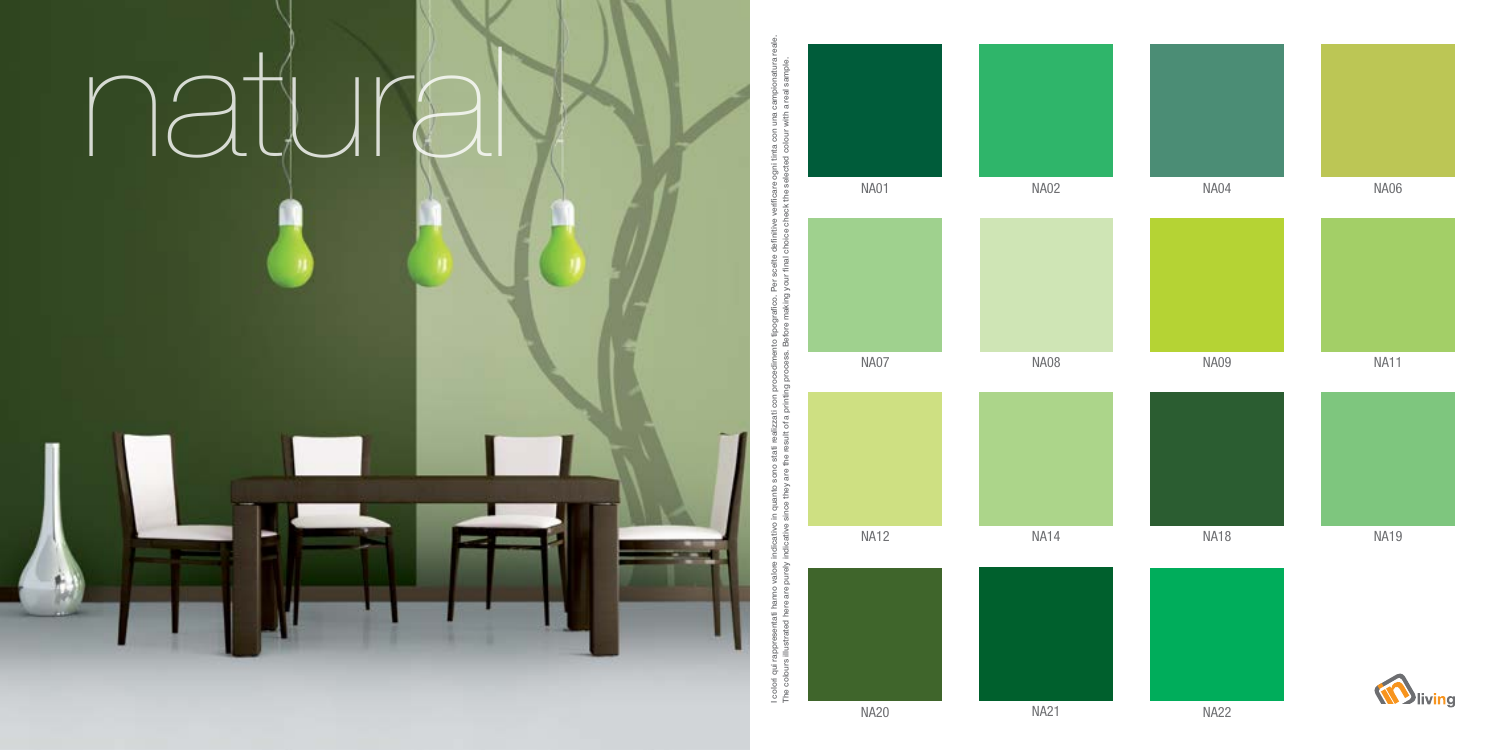## $\bigcirc$   $\bigcirc$   $\bigcirc$   $\bigcirc$   $\bigcirc$   $\bigcirc$   $\bigcirc$   $\bigcirc$   $\bigcirc$   $\bigcirc$   $\bigcirc$   $\bigcirc$   $\bigcirc$   $\bigcirc$   $\bigcirc$   $\bigcirc$   $\bigcirc$   $\bigcirc$   $\bigcirc$   $\bigcirc$   $\bigcirc$   $\bigcirc$   $\bigcirc$   $\bigcirc$   $\bigcirc$   $\bigcirc$   $\bigcirc$   $\bigcirc$   $\bigcirc$   $\bigcirc$   $\bigcirc$   $\bigcirc$   $\bigcirc$   $\bigcirc$   $\bigcirc$   $\bigcirc$   $\bigcirc$



I colori qui rappresentati hanno valore indicativo in quanto sono stati realizzati con procedimento tipografico. Per scelte definitive verificare ogni tinta con una campionatura reale. The colours illustrated here are purely indicative since they are the result of a printing process. Before making your final choice check the selected colour with a real sample.등 final Γg ore ക്  $\mathfrak{a}$  $\overline{\sigma}$  $\tilde{=}$ ιe ∶≣ qui ra<br>ours colori<br>The colo











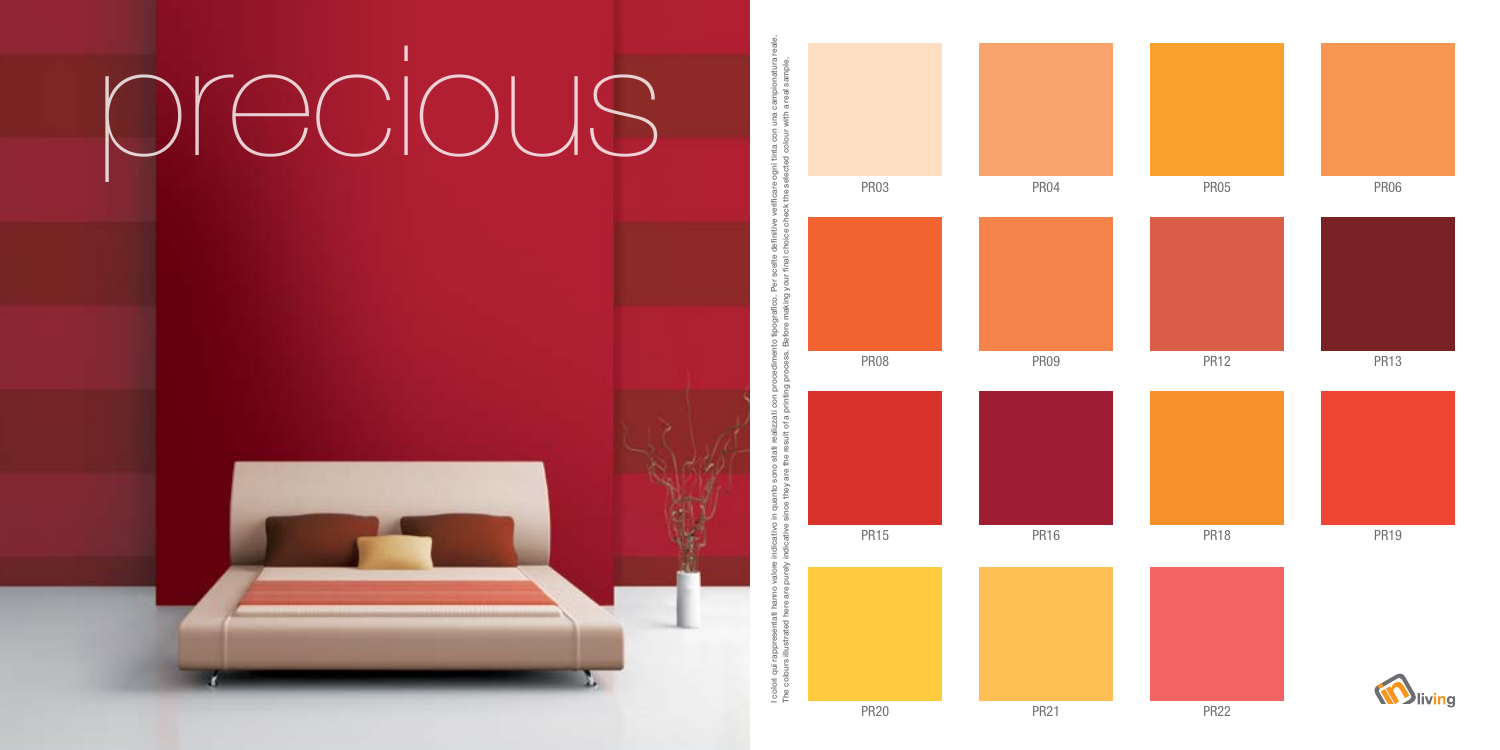TC01 TC03 TC04 TC06 TC18 TC21 TC21 TC22 TC08 TC09 TC10 TC11 TC13 TC14 TC16 TC17



**M**living